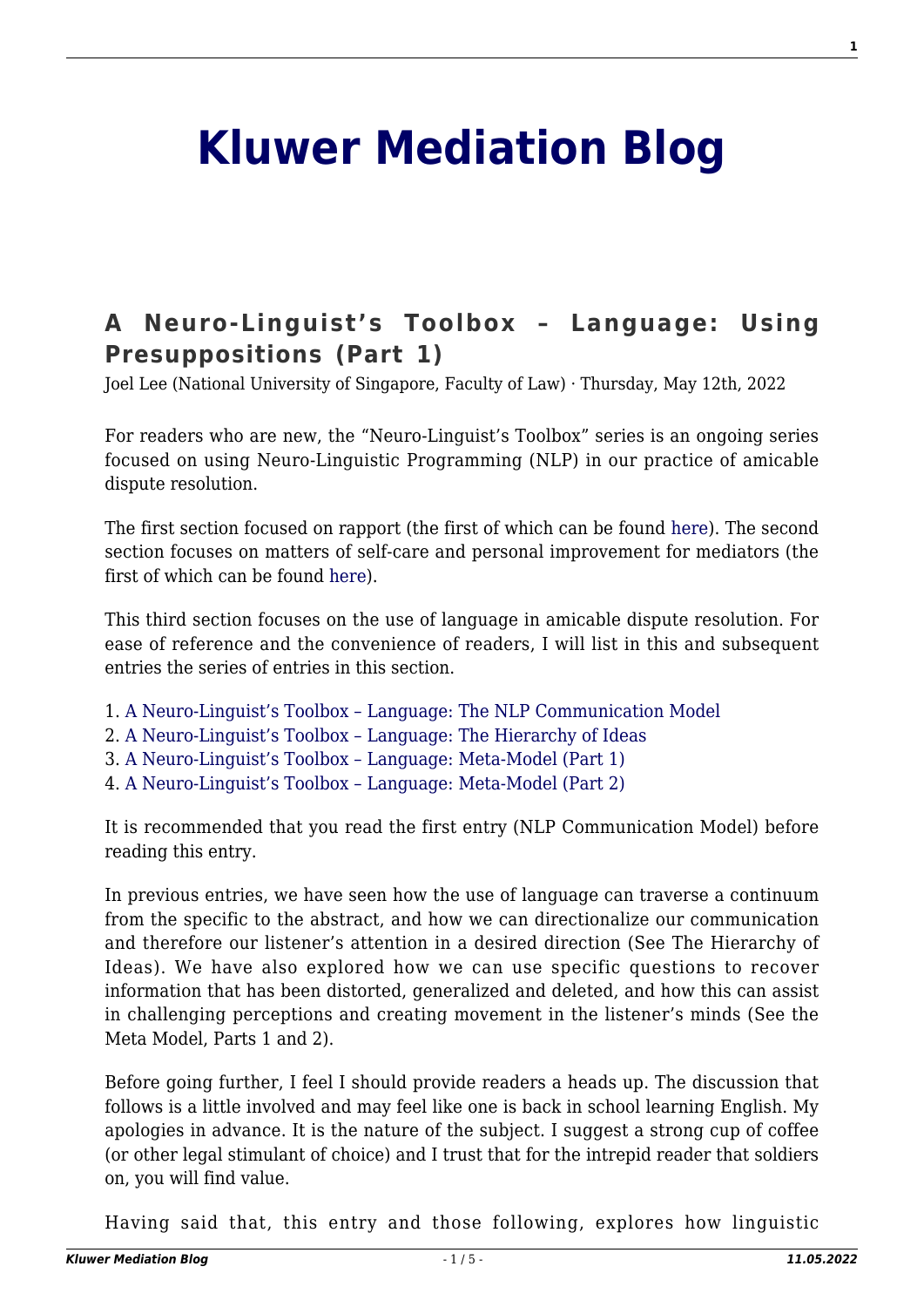presuppositions can be used to "incept" ideas in communication. Put simply, every statement/question contains assumptions that we must accept, as a matter of simply understanding and responding to that statement/question.

This is best illustrated by a true story from my misspent youth. During my university studies in New Zealand, I had a friend who liked to go around asking people the following question:

"Are you still beating your wife?"

Before going further, I should say that this is obviously a politically incorrect statement and should not be taken to indicate any kind of approval for said behavior (one can never be too careful in today's "lit" world). I share this here as a factual description of what my friend said, and who obviously did so for shock value.

I was constantly surprised by how many were confounded by this. They simply did not know how to respond to this Hobson's choice. An affirmative or a negative would be equally damning. I didn't know it then, but this was a presupposition in action. In order to meaningfully respond to the question, one had to accept the presupposition inherent in that question, i.e. I have a wife and have beaten her at some point.

For completion, I should add that there were a rare few who recognized the obvious trap and either refused to answer, or responded by saying "I have never had a wife" or "I have never beaten my wife" which directly challenged the presupposition.

When I finally learnt about presuppositions, I immediately recognized what my friend was doing then, but more importantly how we can use presuppositions in our work as mediators to help parties come to agreement. Since then, I have taught mediators and negotiators how to use presuppositions artfully. I would like to share some of these thoughts with readers.

There are many types of presuppositions and in this entry, I will share 2 presuppositions that are often used together. These are the presupposition of "Existence" and presupposition of "Awareness".

Looking first at the presupposition of "Existence", simply put, every statement/question that contains a noun has a presupposition of "Existence". Consider:

"There is a **garden** behind the **house**"

Or

"He has attained many **achievements** and **success** in his **career**"

In the first sentence, there are two concrete nouns; "garden" and "house". Concrete nouns refer to things that can physically exist in the world. In NLP, we say that concrete nouns can fit in the palm of your hand, or you can put in a wheelbarrow. A "stone" or a "building" or a "planet" would all be concrete nouns. You may need a very large palm or a very large wheelbarrow, but it is conceivably possible.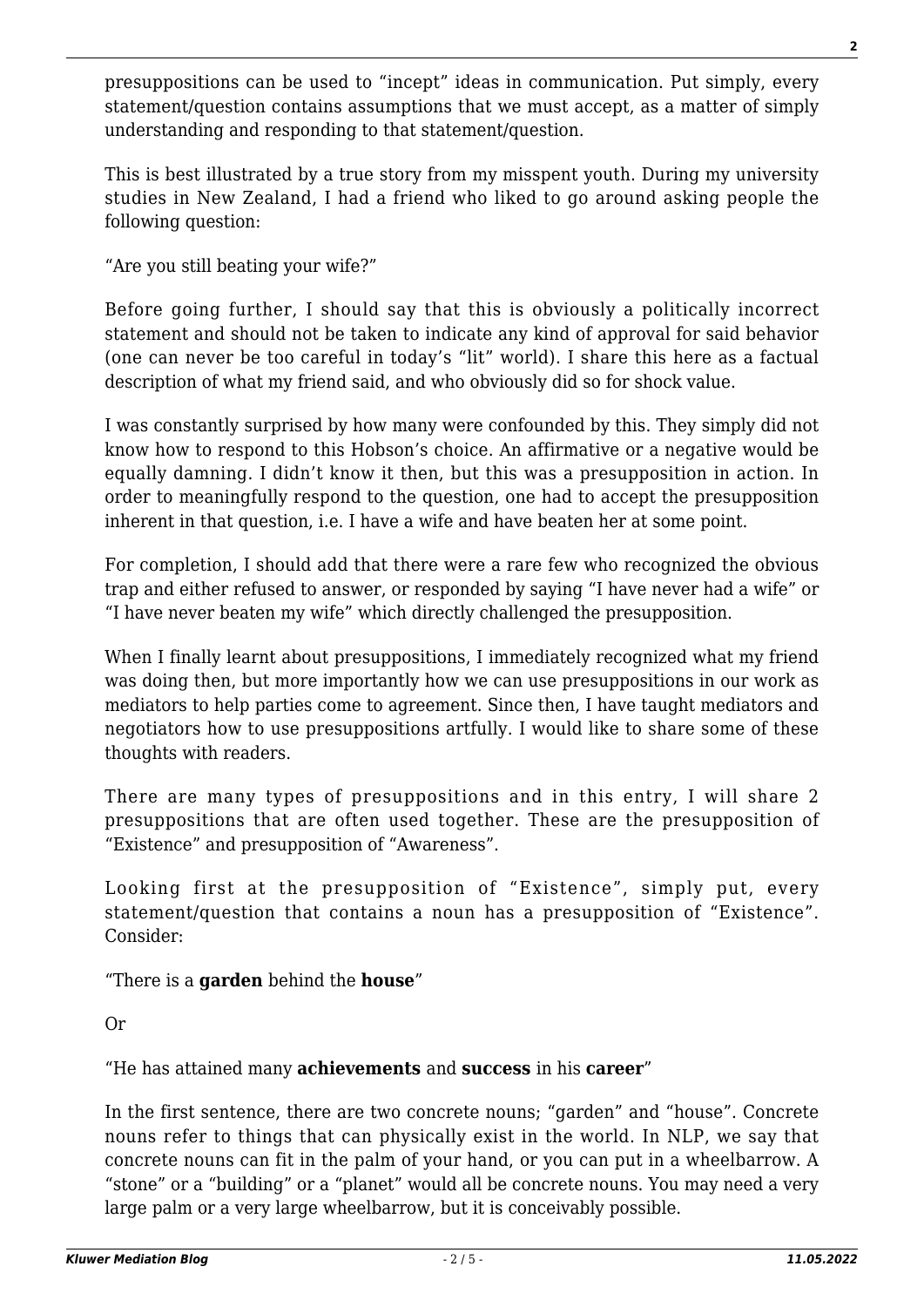Concrete nouns are to be contrasted against abstract nouns. In the second sentence above, "achievements", "success" and "career" are all examples of abstract nouns. In communication, we treat them as if they exist as things in the world but they are essentially dynamic processes that have been frozen as nouns. Readers may remember that these are referred to as nominalizations in the Meta-Model. In the Meta-Model, our purpose was to denominalize these abstract nouns. However, for our purposes here, we want to be able to use abstract nouns to assist parties.

Consider the following sentences:

- "The both of you have been experiencing **conflict**"
- "This **dispute** has created some **problems** between you"
- "It is good that you have chosen to resolve your **dispute** through **mediation**"
- "There are a number of **obstacles** and **challenges** to resolving this **matter**"
- "There are a number of possible **solutions** here that can give us an **agreement**"

The words in bold are abstract nouns that are likely to occur in a mediation.

There is nothing miraculous at this point. We can easily construct sentences that contain a noun (of some kind) thereby creating a statement or a question that contains a presupposition of "Existence". The problem is a simple single-layered statement like "There is a solution here" can be simply responded to with "There is not".

Therefore, to effectively incept a presupposition, one needs to create a sentence of question that is multi-layered. And this is where other presuppositions can come in. Consider:

- 1. "There is a garden behind the house"
- 2. "Did you *know* there is a garden behind the house?"
- 3. "Did you *know* that John did not *realise* that there is a garden behind the house?

All these sentences share the same presuppositions of "Existence", i.e. there is a garden and there is a house. However the second and third sentence is multi-layered in that they contain presuppositions of "Awareness" (in italics). Presuppositions of "Awareness" allude to ways we cognitively interact with others and the world. Consider:

- Think
- Realise
- Know
- Feel
- Aware
- Consider

These words all allude to how we are aware of others and the world. In the second sentence above, by using the words "Did you know…", we have added an extra layer to the communication that focuses the listener's attention on "whether they knew". Therefore, regardless of whether the question is answered in the affirmative or negative, the presupposition of "Existence" of the garden and house is unconsciously accepted.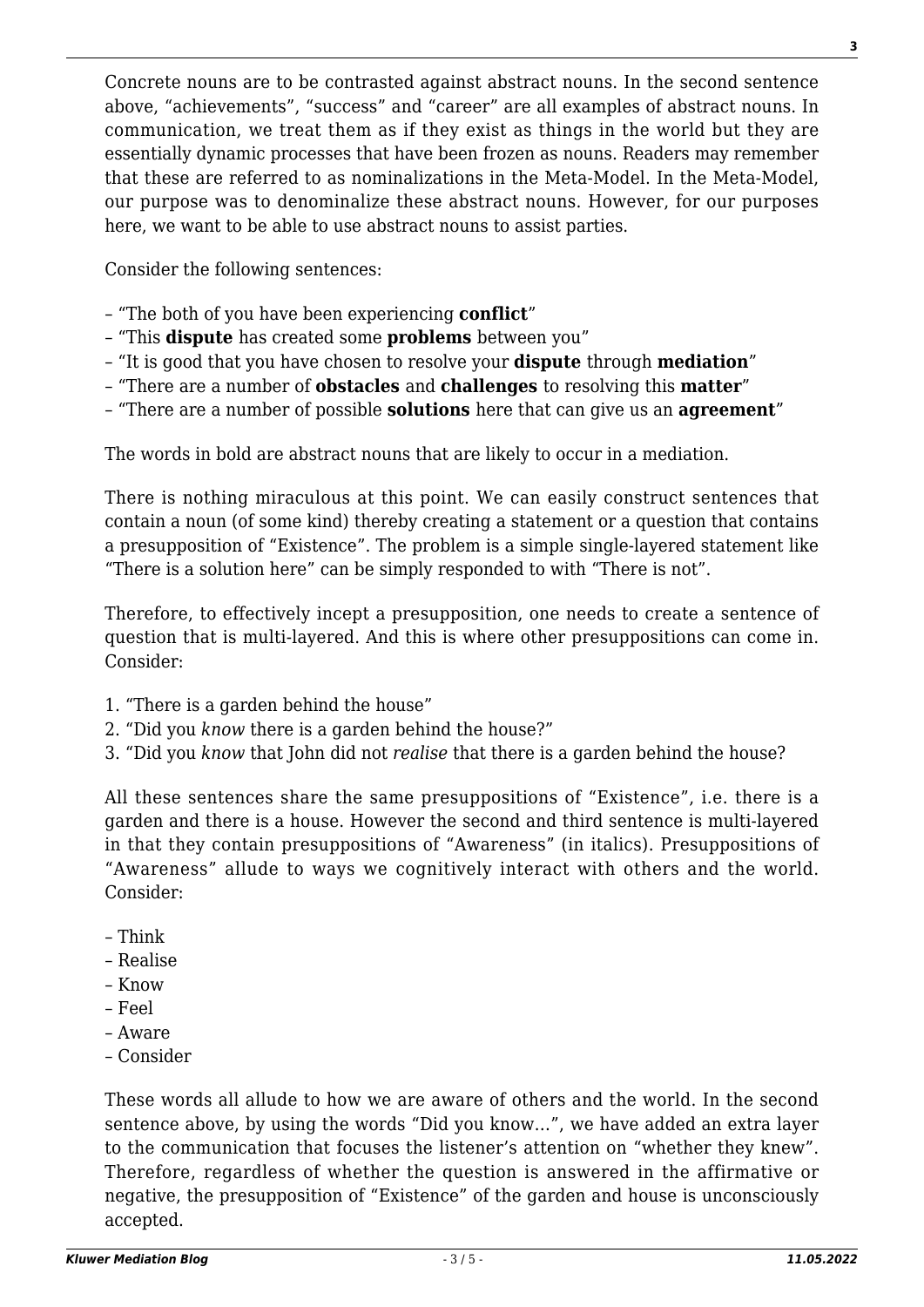The third sentence is simply illustrative of creating two additional layers using presuppositions of "Awareness"; "Did you know" and "John did not realise". One is now asking whether the listener was aware of John (and yes, this is an extra presupposition of "Existence" i.e. someone called "John" exists) not realizing that there is a garden behind the house. In this third sentence, the presupposition of the garden and the house is even more deeply embedded. And even if the listener were to ask "Who's John?", the garden and house are taken as given.

How might we use this in mediation? Consider the assumptions we want to parties accept as assumptions when they engage in mediation. For example:

- 1. That in general 7 out of 10 **disputes** that go to **mediation** get settled
- 2. That **cooperation** can go a long way to resolving **disputes**
- 3. That there will be a number of possible **solutions** that can be created

Again, the presuppositions of "Existence" are bolded. Making these single layered statements runs the risk of parties directly challenging the presuppositions. However, if we were to layer in presuppositions of "Awareness":

1. I don't *know* if you *know*, but most people are surprised to *find* out that 7 out of 10 **disputes** that go to **mediation** get settled

2. It is common for parties to be pleasantly surprised when they *realise* that **cooperation** can go a long way to resolving **disputes**

3. As the **mediation** proceeds, we will begin to *see* a number of possible **solutions** that can be created so that we can *identify* the best one to solve this **problem**

I would like to make three closing points.

First, readers may find the above discussion a little two-dimensional. This is because we have really only covered the basics of using presuppositions. I have limited my examples to the two presuppositions ("Existence" and "Awareness") discussed, and needless to say, there are many other presuppositions which I will explore in future entries.

Secondly, it clear that the information shared in this entry can be used unethically. I have addressed this in previous entries. It is sufficient to say here that how the tool is used depends on you. I take the position that all our interventions as mediators should be ethical and respectful.

Finally, some readers might feel a bit overwhelmed by the information and concepts in this entry. I invite you to take a step back and realise that as part of our day to day communication, we use presuppositions all the time. What is important to us as professional communicators is to use it purposefully and ethically. I also invite you to spend some time noticing the presuppositions we use in every day communication, two of which we have discussed.

It has been a long entry and I thank you for reading to this point. I hope you have found this entry both interesting and useful.